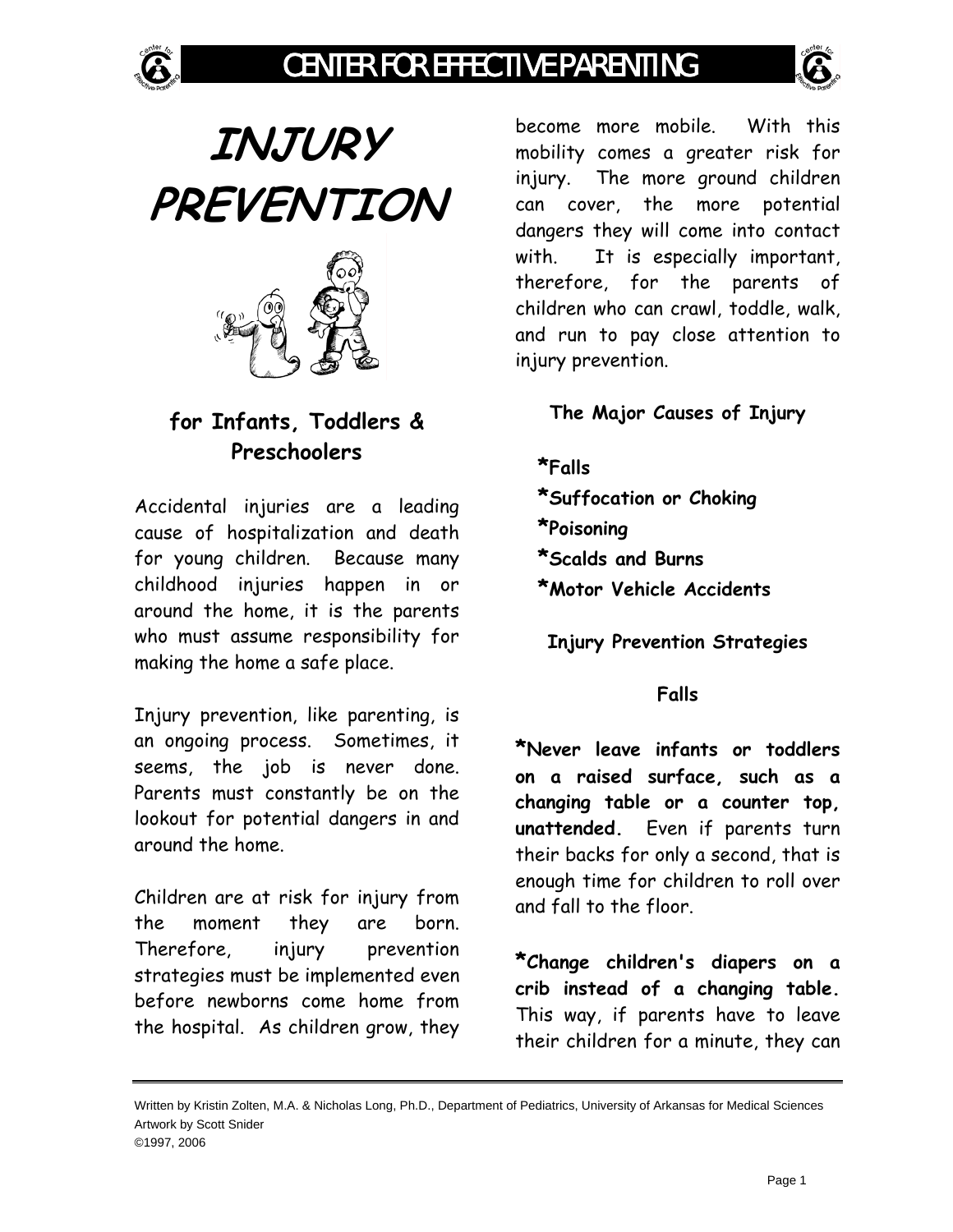protect their children from falling simply by pulling up the crib side.

**\*Always pull the crib side all the way up when children are in the crib.** This way, children won't be able to climb out.

**\*Don't leave large stuffed animals in children's cribs or playpens.** Children will quickly learn to use such toys to stand on to get out.

**\*When using infant seats, always strap children into them.** 

**\*Never leave infant seats on narrow raised surfaces such as a chair or a counter top.** Sudden movements by infants can easily cause the seat (with baby in it) to fall.

**\*Don't allow children to stand on high chairs or regular chairs.** They can easily fall.

**\*Lock all windows or screens, or install safety stops so they will only open a few inches.** 

**\*Don't allow children to sit on counter tops.** 

**\*Don't allow children to play on balconies unsupervised.** 

**\*Use safety gates at the top and bottom of all stairways in the home.** Don't rely on doors. Eventually one will be left open.

**\*Provide rubber soled, canvas shoes when children start walking.** Stiff leather shoes are hard to walk in and may cause more frequent falls.

**\*Discourage running in the house, especially in rooms that have a lot of furniture.** 

**\*Cover all sharp furniture edges with corner guards and edge covers.** 

**\*Make sure all play areas are free of falling hazards such as deep holes, glass, and rusty and/or sharp objects.** 

**Suffocation or Choking** 

**\*Do not cover mattresses or pillows with plastic.** 

**\*Tie knots in plastic bags before throwing them away.**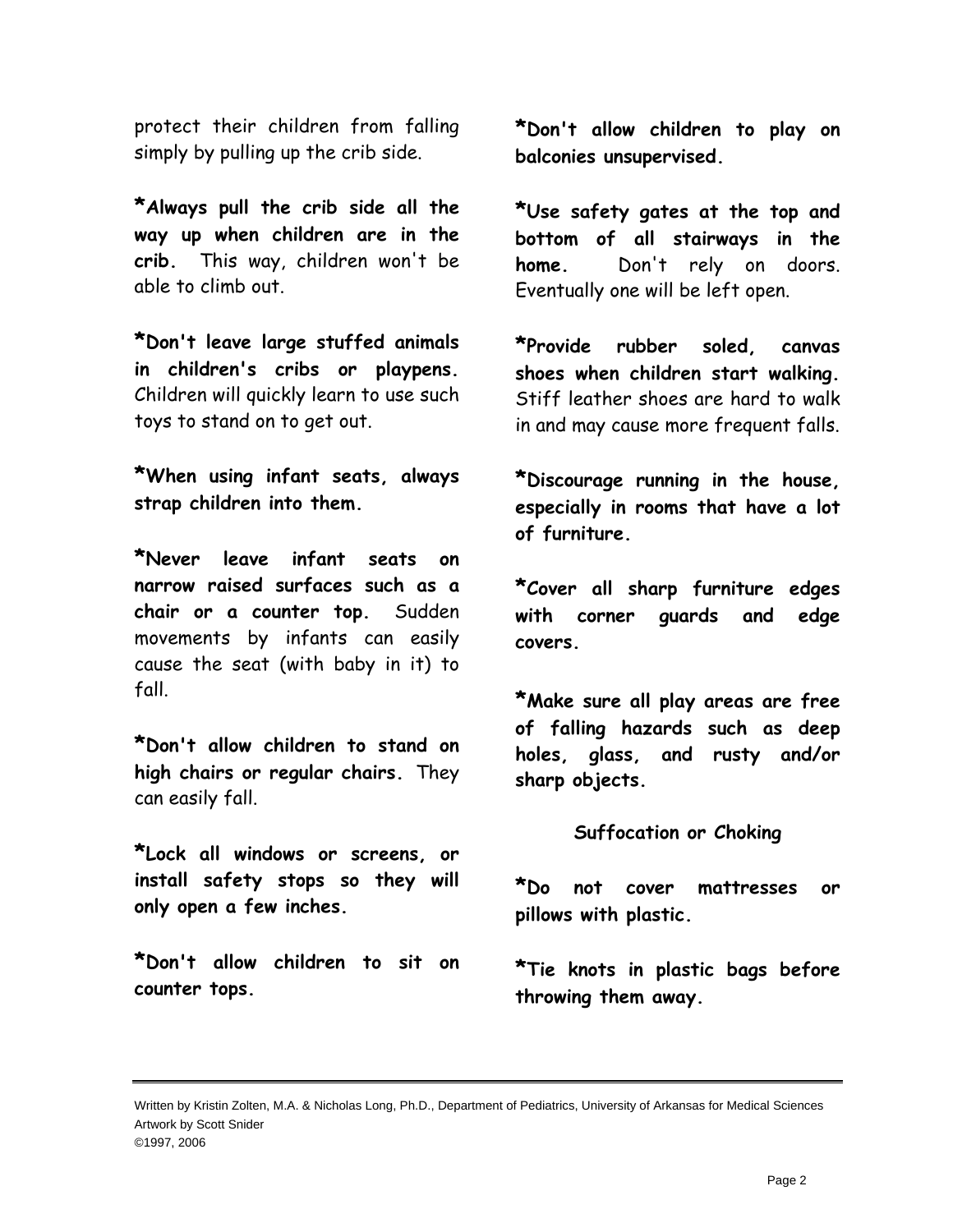**\*Store all plastic bags (garbage bags, sandwich bags, grocery bags) out of reach.**

**\*Use baby powder cautiously.** It can be dangerous if large amounts are inhaled.

**\*After meals, remove bibs before taking children out of their high chairs.** 

**\*Never pin or tie pacifiers to children. The strings can easily wrap around children's necks.** 

**\*Fasten the restraining straps on children's high chairs close to the body.**

**\*Make sure crib mattresses fit tightly in the crib.** If the mattress is too small, children are at risk for getting their heads, legs, or arms stuck between the mattress and the side of the crib.

**\*Make sure all mobiles are hung beyond children's reach.** 

**\*Never prop bottles or pacifiers in children's mouths.** 

**\*Make sure all sheets and bedcovers are loose so children cannot get stuck underneath them.** 

**\*Be wary of certain finger foods, especially for children under five years of age.** Foods that are most frequently a choking hazard are **nuts** and **popcorn**. **Grapes**, **hot dogs**, **hard candy** and **carrots** can also be dangerous. Make sure they are cut into very small pieces before children attempt to eat them.

**\*Use balloons with extreme caution.** They are especially dangerous if swallowed.

**\*Never leave infants or toddlers unsupervised near water.** This includes bath tubs, wading pools, and swimming pools. A good rule to follow with infants in the bathtub is to keep one hand on them at all times. Keep bathroom doors shut at all times, and make sure the lids to all toilets are down when not in use.

**\*Keep the doors to all household appliances shut at all times.** 

**\*If there is an unused refrigerator or freezer in or around the house, remove the door, or lock it shut.**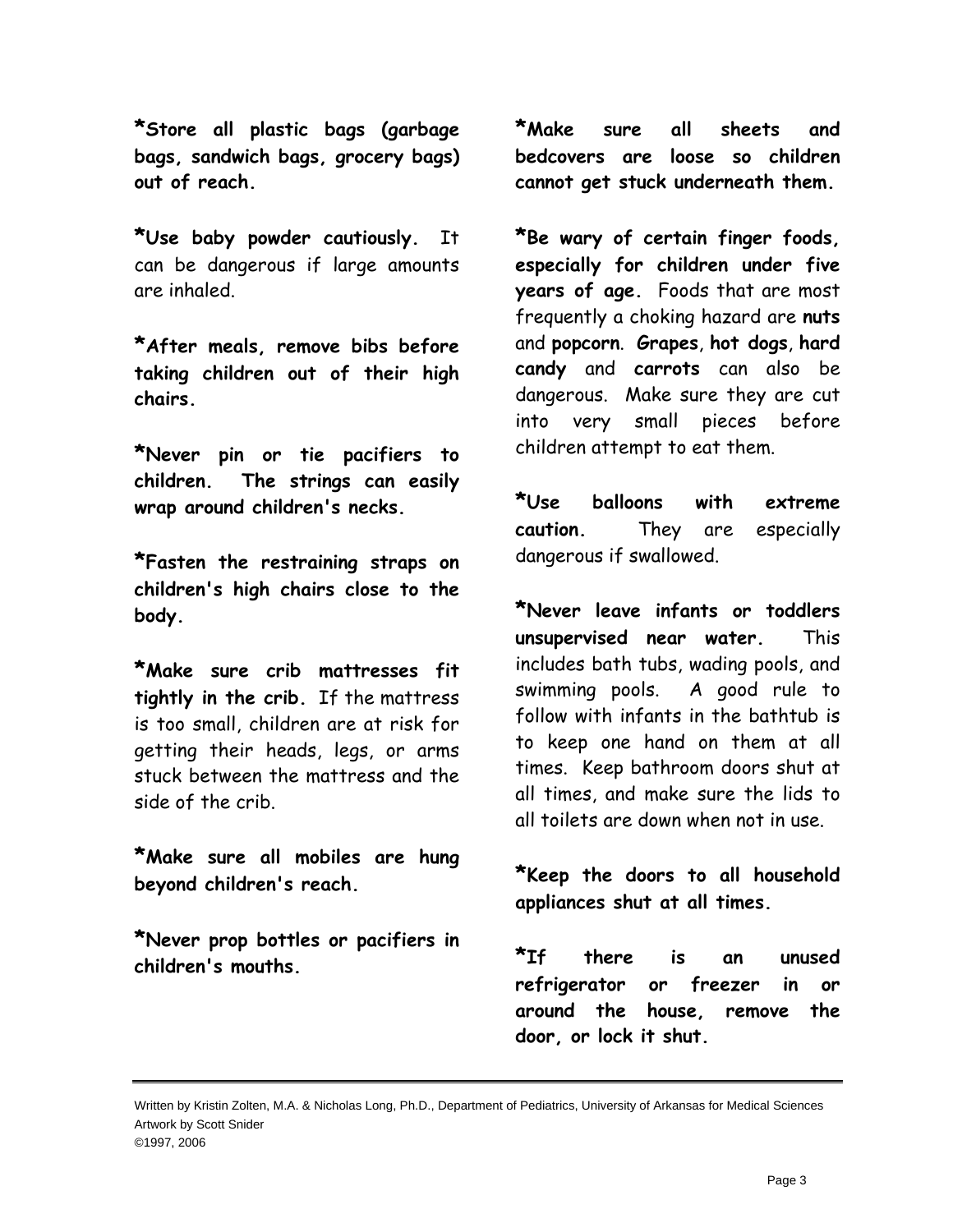**\*As soon as children are old enough to crawl, make sure the floor of the home and any area that is within children's reach is free of small objects that can fit into children's mouths.** Since young children do a lot of exploring with their mouths, they are at risk of choking on small objects that can become lodged in their throats. Frequent vacuuming or sweeping will limit the risk. Also make sure that all toys are free of small parts that can be pulled off and swallowed. Check clothing frequently for loose buttons and fasteners.

**\*Take an infant/child CPR course.** The knowledge gained will be invaluable if a life threatening situation, such as a choking or a loss of consciousness, should arise.

#### **Poisoning**

**\*Keep all toxic materials, including household cleaners, medications, and chemicals out of the reach of children in cabinets that are locked or that have childproof latches.** 

**\*Throw out all medication, household cleaners, and other toxic substances that have not**  **been used in the last year.** The fewer poisonous substances there are in your house, the less the risk for accidental poisoning.

**\*Lock up all medications.** Unfortunately, children sometimes figure out how to open bottles that have childproof caps.

**\*Avoid carrying medications in purses or briefcases.** Children love to go through them and may mistake the medication for candy.

**\*When giving medication to a child, avoid calling it candy or making a game of it.** 

**\*Make sure that all medications and chemicals in the home are correctly labeled.** Parents will need to know exactly what their children have swallowed in the event of a poisoning.

**\*Try to store all nonedible substances in a place other than the kitchen.** 

**\*Never store chemicals or cleaners in food containers.** 

**\*Teach children to recognize and to avoid dangerous products.**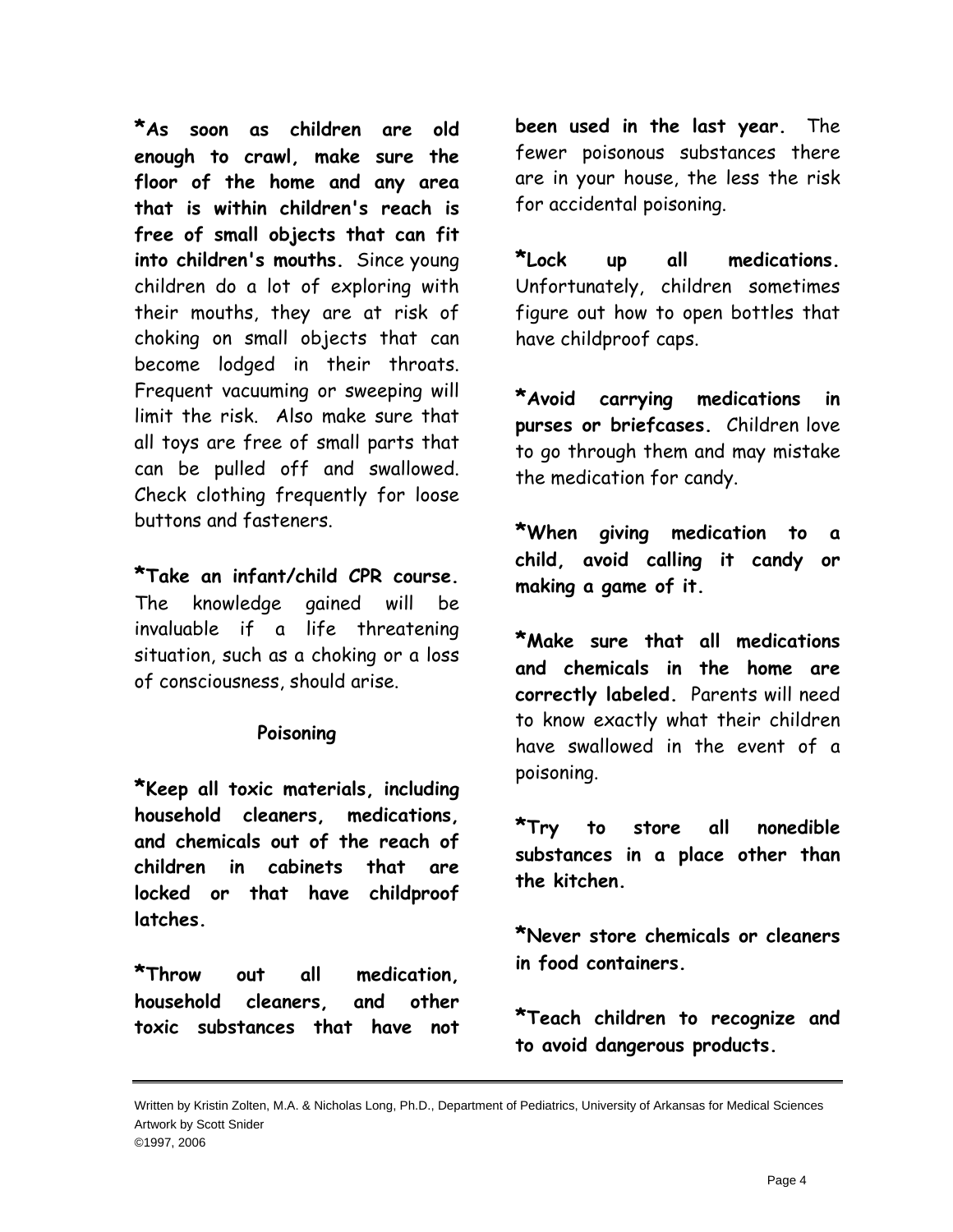**\*Rinse empty chemical containers before throwing them away.** Make sure they are discarded in a place where they cannot be retrieved by children.

**\*Use insect and rodent poisons very carefully.** Make sure they are placed only in areas where children cannot find them.

**\*Treat alcoholic beverages as poisons.** Lock them up out of the reach of children.

**\*Make sure that all paint in the home is lead free.** Paint manufactured before 1976 contains lead. If there is any sanding and stripping of old paint going on in the home, remove children from the premises. Exposure to even paint dust can cause lead poisoning.

**\*Many house plants are poisonous.**  Keep them out of the reach of children.

**\*Keep the telephone number of the local poison control center on or near the telephone**.

**\*Make sure a bottle of syrup of ipecac is in the home at all times to induce vomiting.** NEVER use it unless instructed to do so by a physician or poison control center.

#### **Scalds and Burns**

**\*Use fire resistant clothing for infants.** Wash them according to the manufacturer's instructions.

**\*Always feel car seats before putting children into them.** They can become very hot from the sun. **\*Keep children away from all hot appliances, including stoves, light bulbs, toasters, portable heaters, grills, irons, and curling irons.** 

**\*Do not leave cups of hot liquid (coffee, tea, soup) within the reach of children.** Never carry children while pouring or carrying a cup of hot liquid.

**\*Turn down the water heater in your home to 120 degrees to prevent burns in the bathtub or at the faucet.** Always check the temperature of bath water before bathing children.

**\*When children begin to understand words, teach them the meaning of "hot."**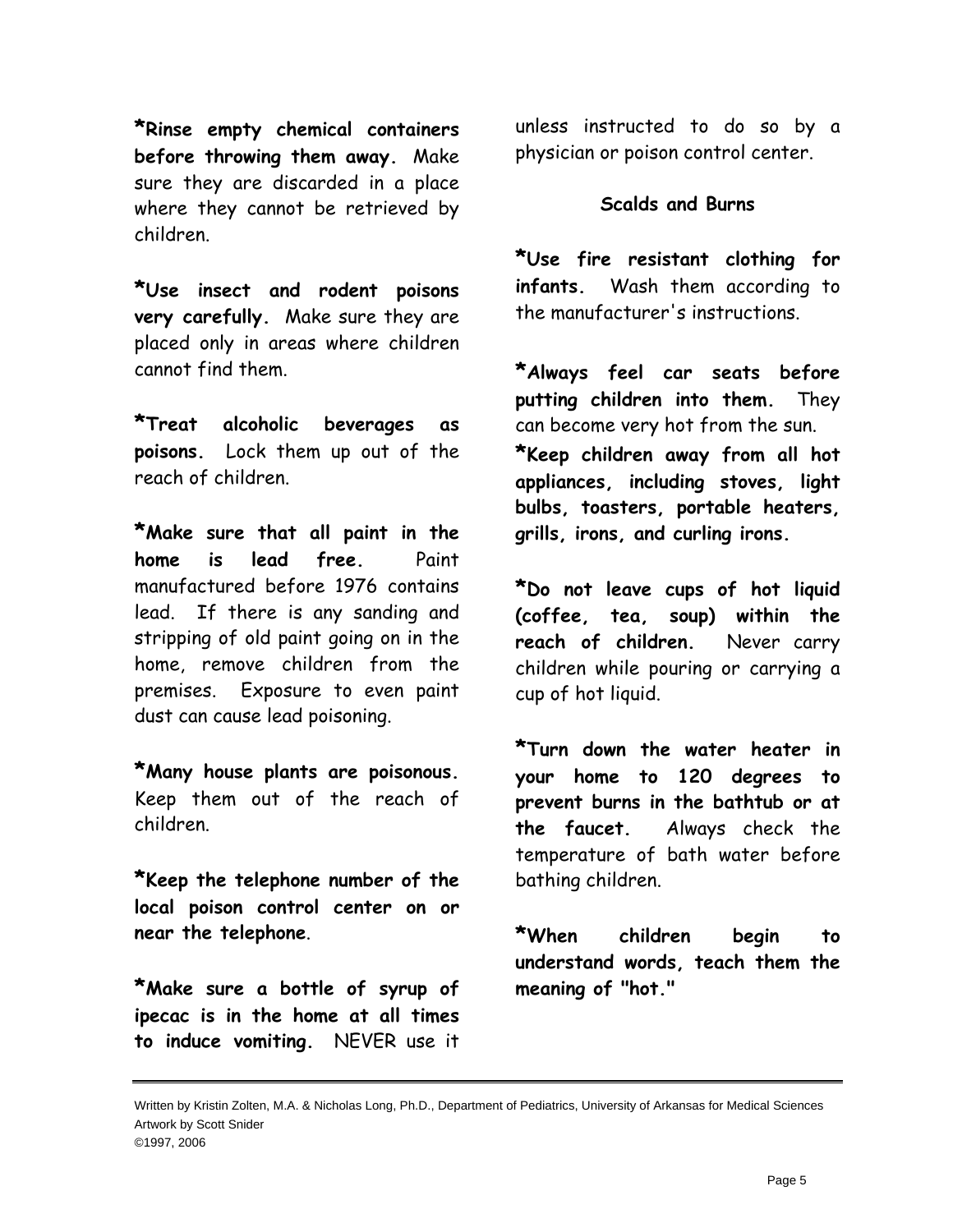**\*Use safety plugs or outlet caps on all unused electrical outlets in the home.** 

**\*Turn all pot handles away from the edge of the stove while cooking.**

**\*Avoid using tablecloths.** Toddlers often use them to pull themselves up, and if hot food is on the table, it can come down on top of them.

**\*Make sure the cords to all appliances used in the home do not dangle within the reach of children.** 

**\*Tape extension cords together to prevent children from pulling them apart.** 

**\*Make sure all matches and cigarette lighters are kept out of the reach of children.** 

**\*If there is a fireplace in the home, make sure it is well screened.**

#### **Motor Vehicle Accidents**

**\*Always restrain children in automobile safety seats.** Use safety seats until children no longer

fit in one, and are big enough to use standard adult seat belts (usually about 60 pounds, or five years of age).

**\*The most dangerous place for children to be if there is an auto accident is in the arms of an adult.** Always place children in child safety seats.

**\*Make sure infants (up to 20 pounds) are placed in safety seats facing rearward instead of forward.** The safest place to place infant safety seats is in the middle of the back seat.

**\*Always use the required safety harnesses and/or safety shields that come with the child safety seat.** 

**\*Make sure the seat belts and/or harnesses used to secure children into the safety seats are tight enough.**

**\*Make sure the seat belt used to anchor the safety seat to the auto seat is in the correct position.** 

**\*Never leave a stroller behind a parked car.**